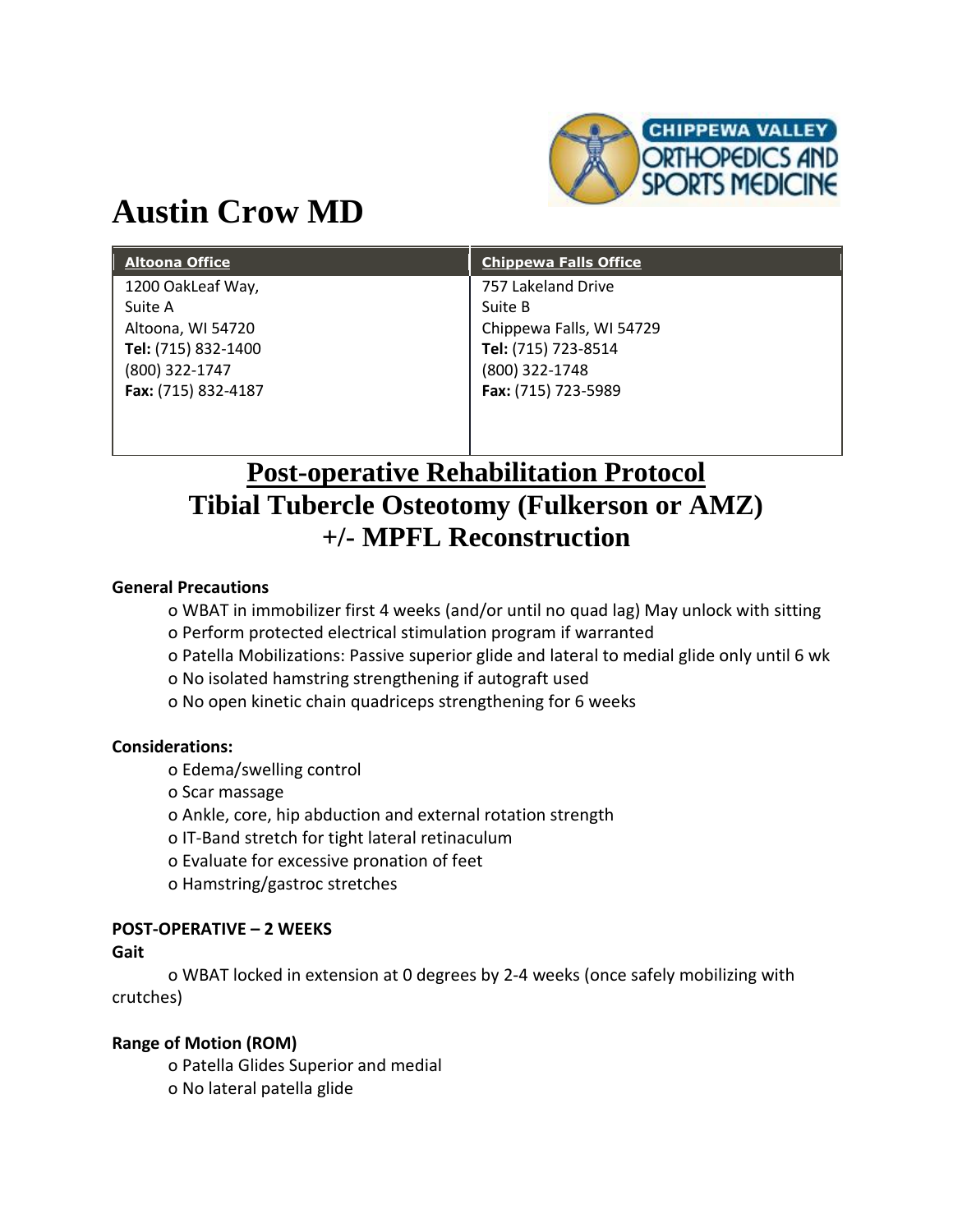o 0-60 degrees AAROM only o Heel slides (0-60 degrees) AAROM o IT-Band stretch and soft tissue work

#### **Strengthening**

- o Quad sets
- o Glute Sets
- o SLR in Flexion, Abduction (Use brace if extensor lag in flexion)
- o E-stim to quads

#### **Goals to Progress to Next Phase**

- o Full active quadriceps contraction with superior patellar glide
- o Full passive knee extension
- o WBAT with brace locked in extension (use crutches until safe without)

#### **WEEKS 2-4**

#### **Gait**

o WBAT locked in extension at 0 degrees

#### **ROM**

- o 0-90 degrees AAROM/AROM
- o Bike with **NO Resistance**
- o Patella mobilization with emphasis on superior/inferior glides

#### **Strengthening**

- o Continue weeks 0-2
- o Quad set progression (i.e. prone QS, supine, TKE)
- o SLR flexion, abduction, adduction, extension (in brace if quad lag)
- o E-stim to quads

#### **Goals To Progress to Next Phase**

o ROM to equal 0-90 degrees

#### **WEEKS 4-6**

#### **Gait**

o WBAT locked in extension at 0 degrees

#### **ROM**

o 0-120 degrees AROM o Patella mobilization

#### **Strengthening**

o Bike-light resistance o Closed-chain ex (TKE, calf press, lateral step ups, side-stepping, etc.)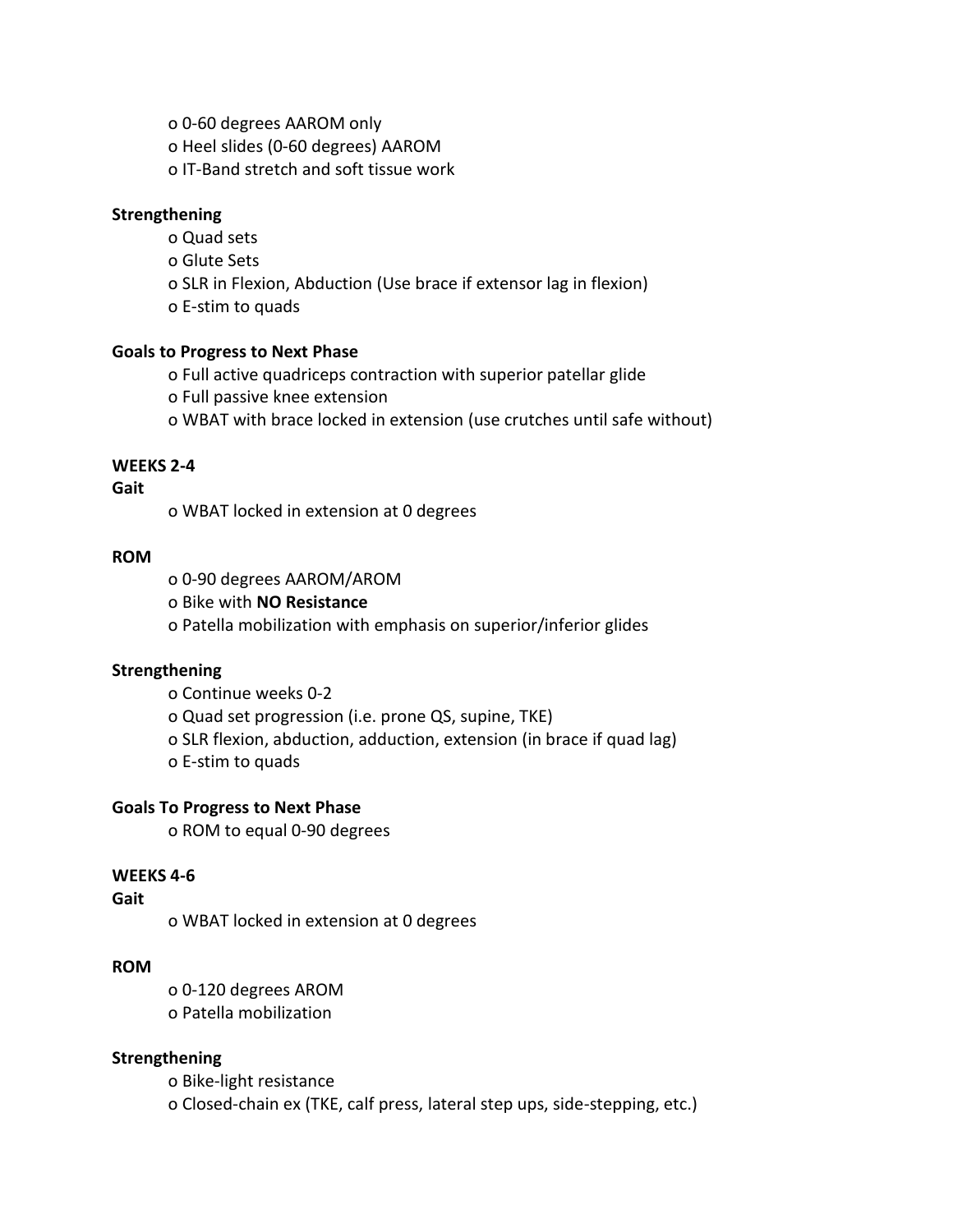o Wall squats/partial leg press (0-60 degrees)

#### **Aerobic**

o Treadmill (walking progress with speed and incline-6 weeks post op)

#### **WEEKS 6-10**

#### **Gait**:

o Hinged brace max 90 degrees flex with WBAT—Normalize gait o Discharge brace once no quad lag and normal gait

#### **Strengthening/Dynamic Control**:

o Begin mild to moderate resistive quad exercise in protected range

o Initiate proprioception/coordination/stability

o Hamstring PRE's (week 8)

#### **WEEKS 10-16**

#### **Strengthening/Dynamic Control/Functional Activities**

o Progress OKC and CKC quad strengthening

o Forward plyometrics

o Progress core and hip strengthening

o Functional agilities-progressing to sport specific drills

o Initiate walk to jog progression (when quadriceps index >80%, ROM is full, and pt is >

12 weeks post op) if:

- o Full active knee extension
- o Normal landing mechanics
- o Strength to 80% of uninvolved side

#### **Goals**

o No reactive effusion or instability with sport-specific exercise

o Good strength with functional and isokinetic testing (Within 15% of uninvolved side) o Achieve MCID on patient self-report (LEFS, IKDC, etc.)

## **WEEK 16**

#### **Range of Motion**

o Maintain ROM equal to uninvolved

#### **Strengthening**

o Emphasize performance of the quadriceps, hamstrings and trunk dynamic stability

o Emphasize muscle power generation and absorption

o Focus on activities that challenge muscle demand in intensity, frequency, and duration of activity

o Emphasize sport- and position-specific activities

o Consider:

- o Double leg and single leg activities and transitions
- o Vary planes of movement and change of direction
- o Perturbations and alter support surface (indoor and outdoor)